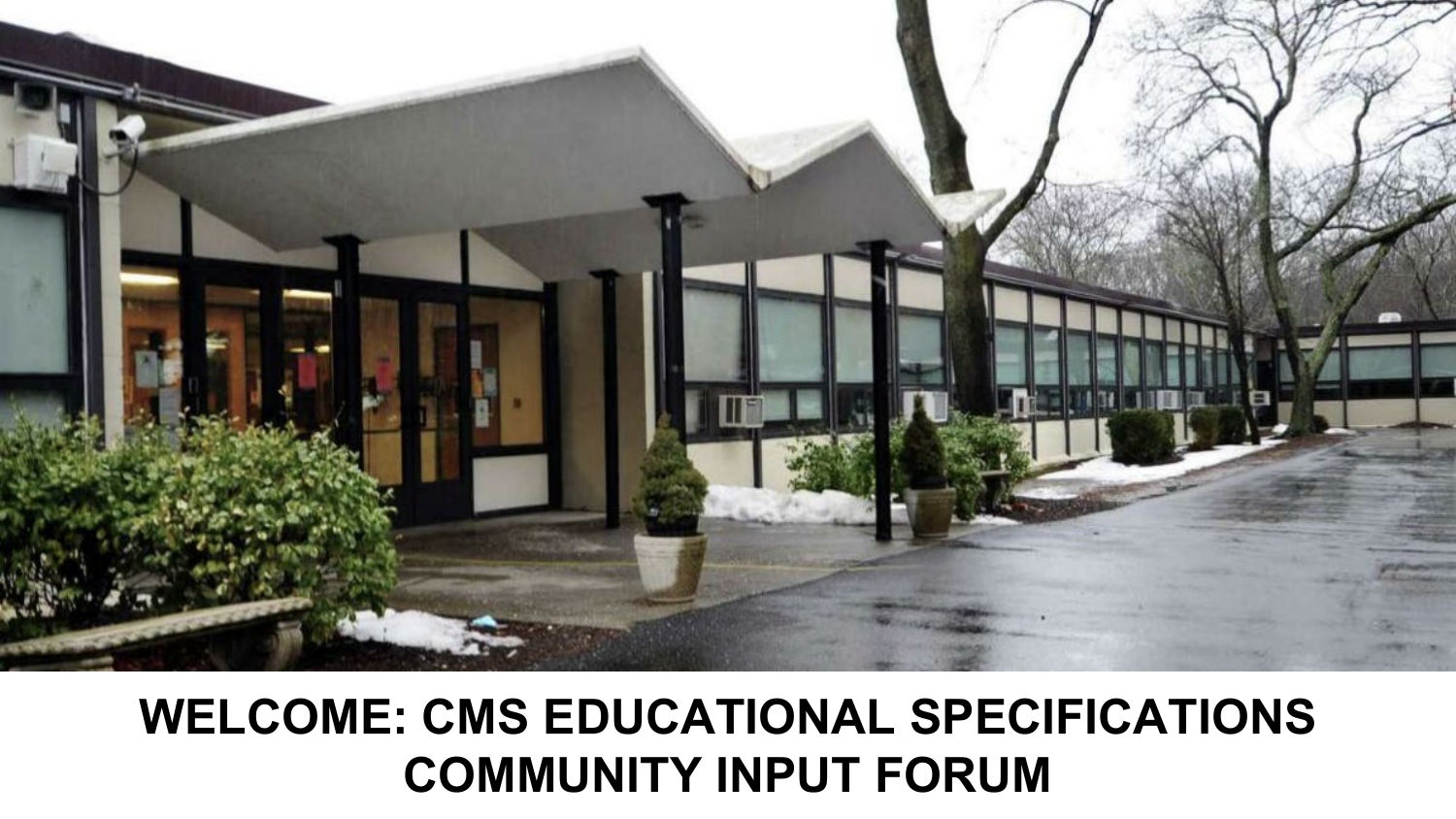## **AGENDA & OUTCOMES**

### [AGENDA](https://docs.google.com/document/d/1wrU1Tv98G1DLSkhjD_gpeMPdjTLfXKzYxCSTzNbg7nw/edit)

### OUTCOMES:

- INTRODUCE THE CONSULTING TEAM FROM CSG
- DEFINE EDUCATIONAL SPECIFICATIONS
- REVIEW THE PROJECT PROCESS
- COLLECT COMMUNITY INPUT/FEEDBACK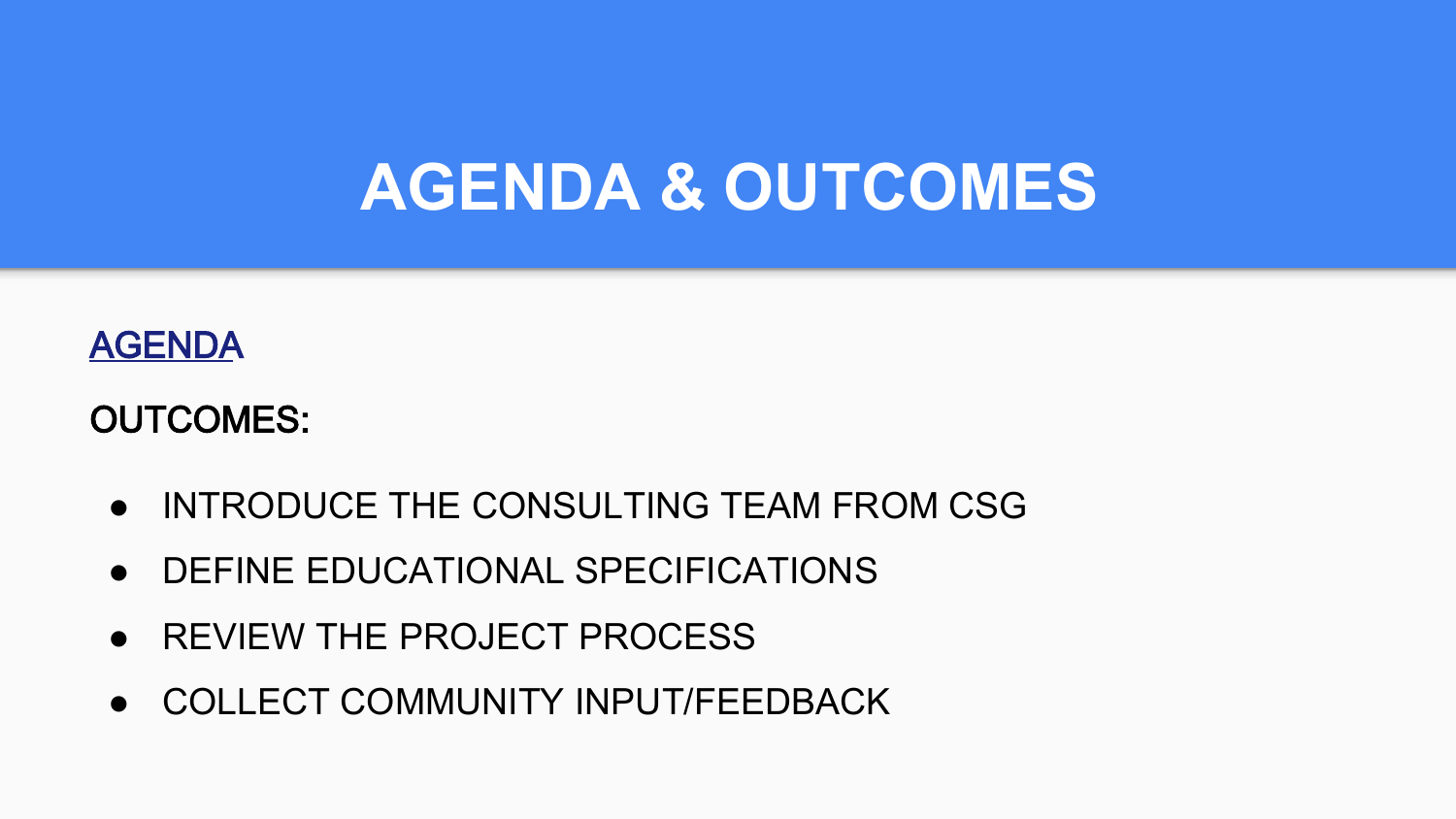# **INTRODUCTIONS**

#### GREENWICH PUBLIC SCHOOLS

- **DR. TONI JONES SUPERINTENDENT**
- **MR. TOM HEALY- CENTRAL MIDDLE SCHOOL PRINCIPAL**

CONSTRUCTION SOLUTIONS GROUP

- ROGER LAFLEUR CHIEF OPERATING OFFICER
- **FRAN DIFIORE EDUCATION SPECIALIST**
- CHRIS CYKLEY VICE PRESIDENT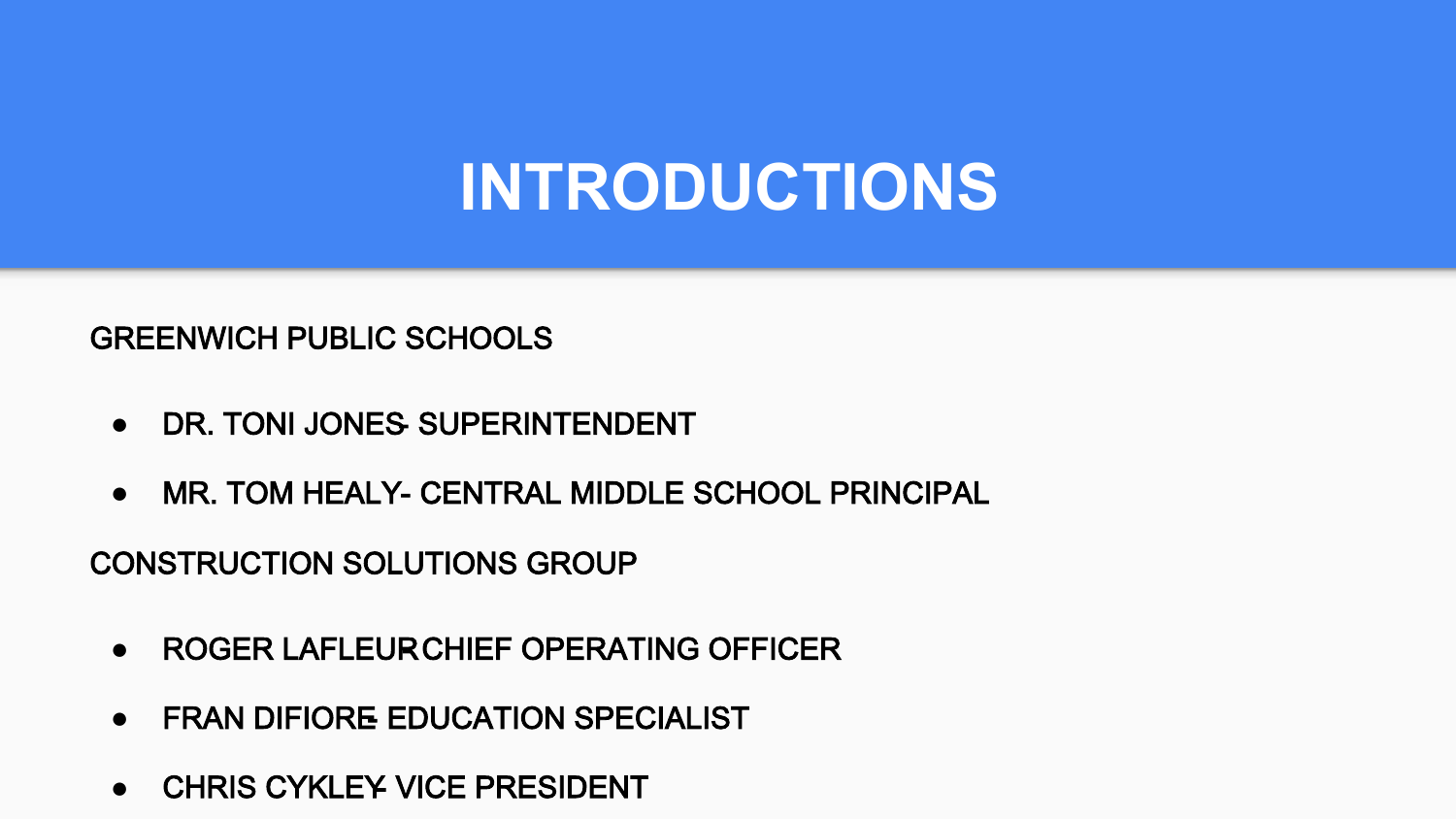# WHAT IS AN 'ED SPEC'?

### DEFINITION OF EDUCATIONAL SPECIFICATIONS (OR 'ED SPECS'):

"a description of the general nature and purpose of the proposed school building project, which may include the applicant's long range educational plan and the relationship to the proposed project to such plan; enrollment data and proposed project capacity; the nature and organization of the educational program; support facilities; space needs; accommodation for educational technology; specialized equipment; and site needs, and any other supporting documents deemed necessary by the commissioner."

Source: State of CT Gov Portal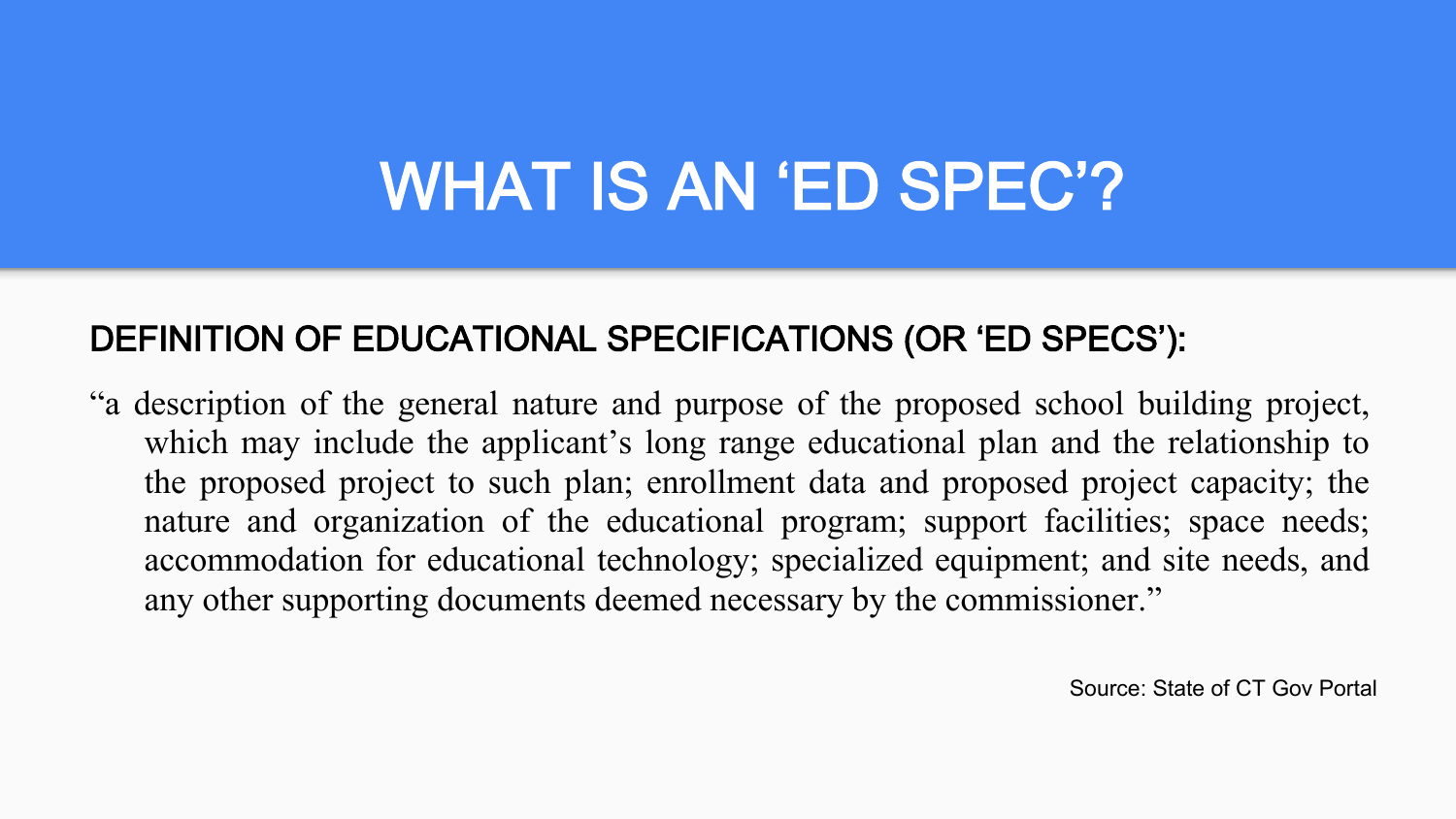### **ED SPEC CSG EXAMPLE**

[EDUCATIONAL GOALS](https://docs.google.com/document/d/1Yq9ZTyRF6GeE1q6MQwbY1jzjzw8i7hmF/edit)

[INTERIOR CLASSROOM](https://docs.google.com/document/d/1091sYzeIB_IDLe7RKxpv10P4SSAVPpi9/edit)

[SPACE MATRIX](https://docs.google.com/document/d/1tPCbZ-4DkY2p4pCAZyRDCGldjNEb8rJN/edit?usp=sharing&ouid=104214304030230148723&rtpof=true&sd=true)